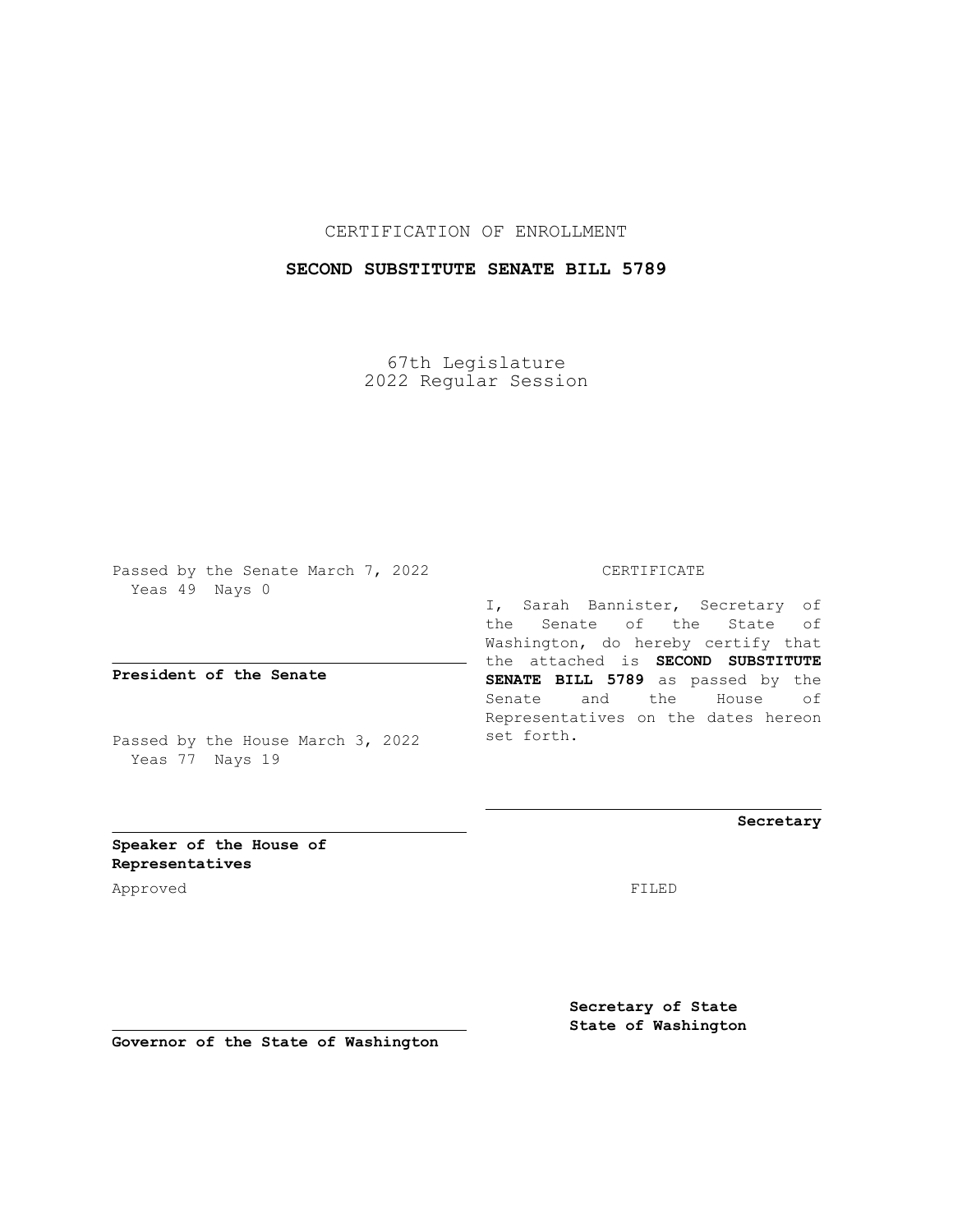## **SECOND SUBSTITUTE SENATE BILL 5789**

AS AMENDED BY THE HOUSE

Passed Legislature - 2022 Regular Session

## **State of Washington 67th Legislature 2022 Regular Session**

**By** Senate Ways & Means (originally sponsored by Senators Randall, Nobles, Conway, Das, Frockt, Kuderer, Liias, Nguyen, and C. Wilson; by request of Student Achievement Council)

READ FIRST TIME 02/07/22.

 AN ACT Relating to creating the Washington career and college pathways innovation challenge program; amending RCW 28B.120.040; reenacting and amending RCW 43.79A.040; adding a new section to chapter 28B.120 RCW; and repealing RCW 28B.120.005, 28B.120.010, 28B.120.020, 28B.120.025, 28B.120.030, and 28B.120.900.

6 BE IT ENACTED BY THE LEGISLATURE OF THE STATE OF WASHINGTON:

7 NEW SECTION. **Sec. 1.** A new section is added to chapter 28B.120 8 RCW to read as follows:

 (1) The Washington career and college pathways innovation challenge program is established. The purpose of the program is to meet statewide educational attainment goals established in RCW 28B.77.020 by developing local and regional partnerships that foster 13 innovations to:

14 (a) Increase postsecondary enrollment and completion for students 15 enrolling directly from high school and adults returning to 16 education; and

17 (b) Eliminate educational opportunity gaps for students of color, 18 English language learners, students with disabilities, and foster and 19 homeless youth.

20 (2)(a) The student achievement council shall administer the 21 program and award grants, based on a competitive grant process, to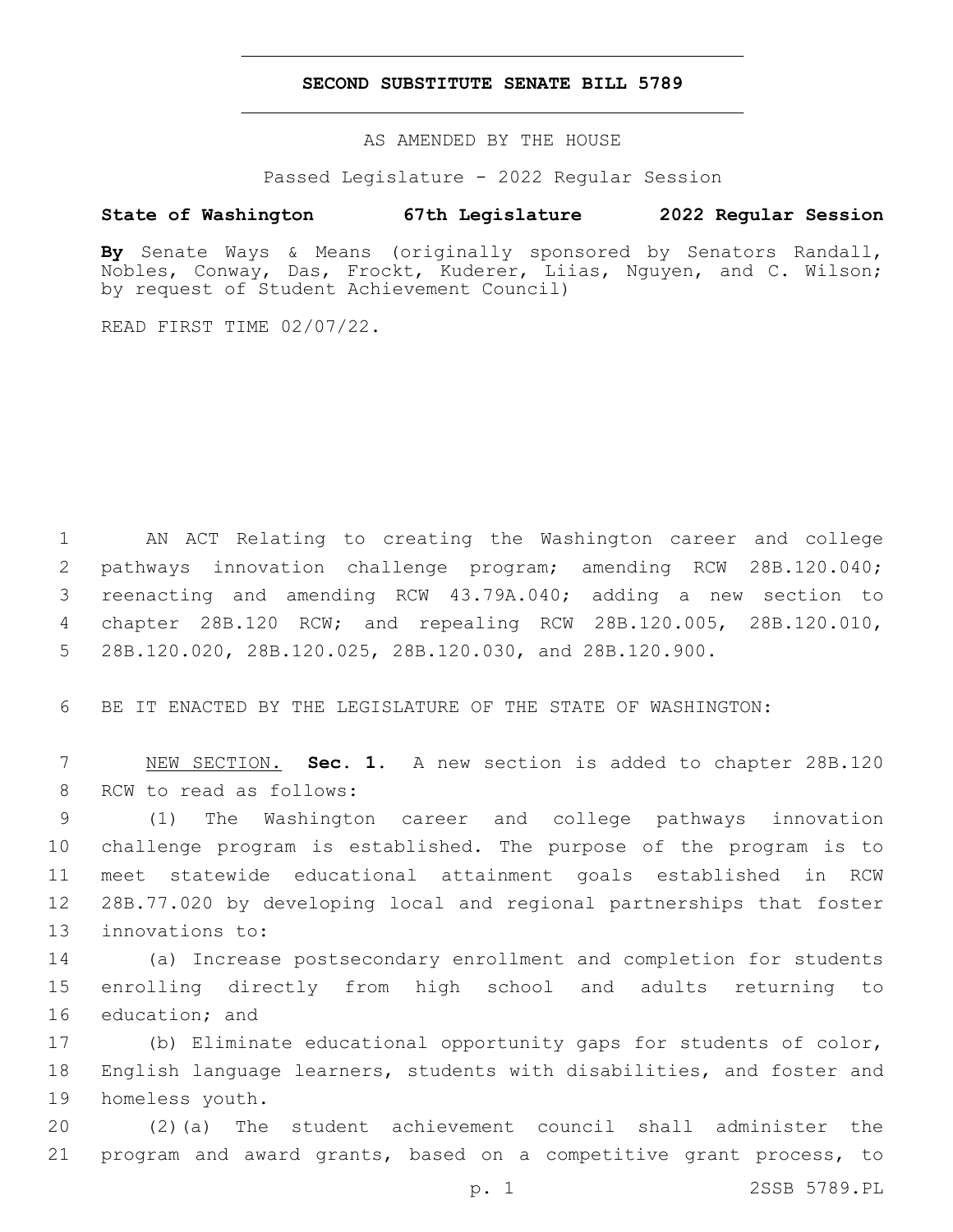local and regional partnerships that represent cross-sector collaborations among education and higher education agencies and institutions, local education agencies, local government, community- based organizations, employers, and other local entities. The student achievement council must consult, in both the design of the grant program as well as in the administration of the grant program, with 7 stakeholders including representatives of:

(i) The state board for community and technical colleges;

 (ii) An organization representing the presidents of the public 10 four-year institutions of higher education;

(iii) The workforce training and education coordinating board;

 (iv) An organization representing the private, not-for-profit, 13 four-year institutions of higher education;

(v) The commission on African American affairs;

15 (vi) The commission on Hispanic affairs;

(vii) The commission on Asian Pacific American affairs;

17 (viii) The Washington state LGBTQ commission;

(ix) The governor's office of Indian affairs; and

19 (x) The Washington state women's commission.

 (b) In awarding the grants, the student achievement council shall 21 consider applications that:

 (i) Plan and pilot innovative initiatives to raise educational 23 attainment and decrease opportunity gaps;

(ii) Engage community-based organizations and resources;

(iii) Expand the use of integrated work-based learning;

 (iv) Provide financial support to cover expenses beyond 27 educational tuition and fees, and other services and supports for students to enroll and complete education and training; and

(v) Include local matching funds.29

 (c) In administering the program the student achievement council may hire staff to support grant oversight and provide technical 32 assistance to grantees.

 (d) The student achievement council may solicit and receive such gifts, grants, and endowments from public or private sources as may be made from time to time, in trust or otherwise, for the use and benefit of the purposes of the program and may expend the same or any income therefrom according to the terms of the gifts, grants, or 38 endowments.

 (3) The student achievement council shall provide a report each year beginning September 1, 2022, to the governor and the education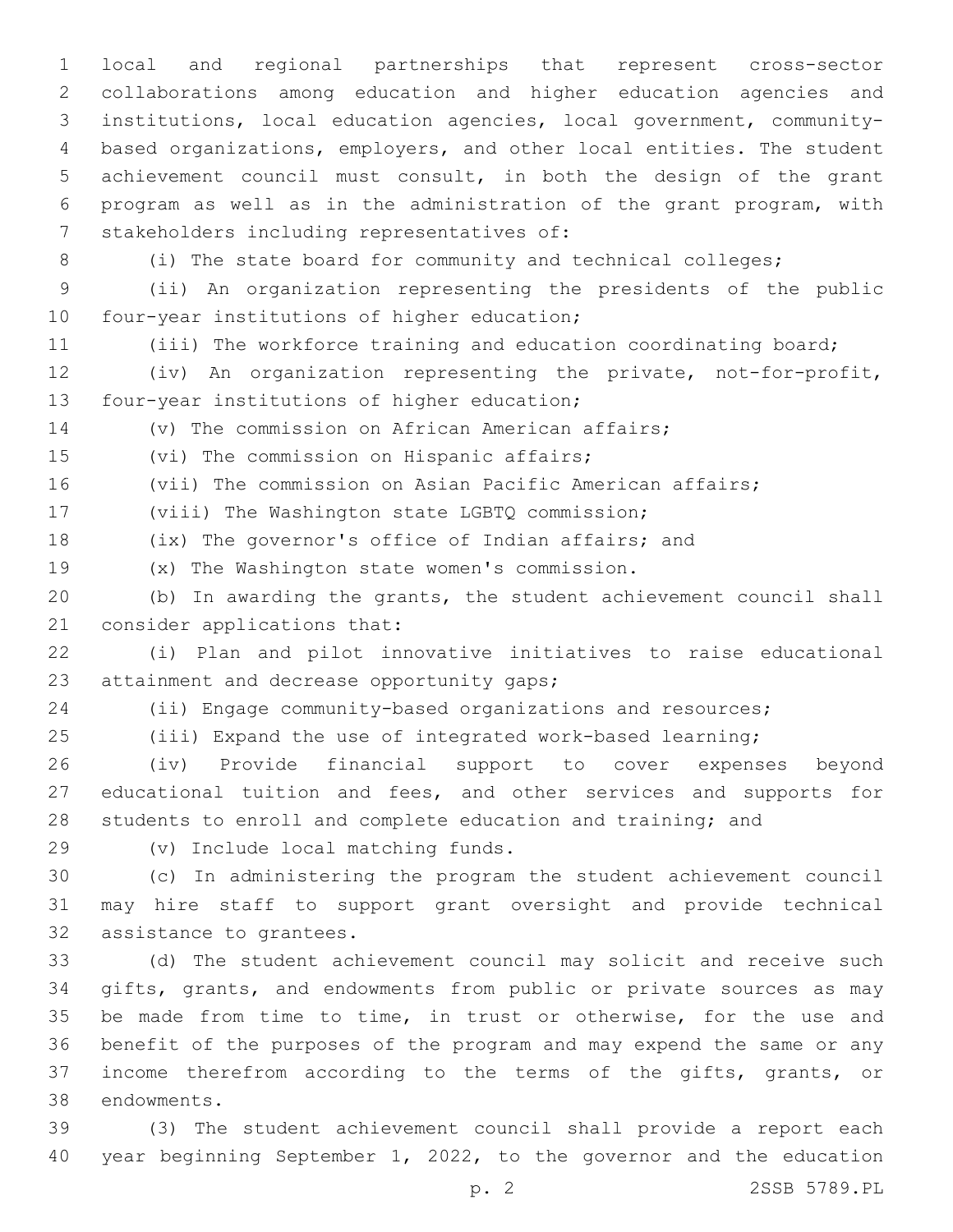and higher education committees of the legislature in accordance with RCW 43.01.036. The report shall:2

3 (a) Describe grants awarded;

 (b) Report the progress of each local and regional partnership by reporting on high school graduation, postsecondary enrollment, and completion for each of the regions that partnerships serve; and

 (c) Disaggregate data by income, race, ethnicity, and other 8 demographic characteristics.

 **Sec. 2.** RCW 28B.120.040 and 2012 c 229 s 575 are each amended to 10 read as follows:

 The ((student achievement council fund for innovation and 12 <del>quality</del>)) Washington career and college pathways innovation challenge 13 program account is hereby established in the custody of the state treasurer. The student achievement council shall deposit in the fund 15 all moneys received ((under RCW 28B.120.030)) for the Washington career and college pathways innovation challenge program. Moneys in 17 the fund may be spent only for the purposes of ((RCW 28B.120.010 and 28B.120.020)) awarding grants under the Washington career and college pathways innovation challenge program. Disbursements from the fund shall be on the authorization of the student achievement council. The fund is subject to the allotment procedure provided under chapter 22 43.88 RCW, but ((no)) an appropriation is not required for 23 disbursements.

 **Sec. 3.** RCW 43.79A.040 and 2021 c 175 s 10 and 2021 c 108 s 5 are each reenacted and amended to read as follows:

 (1) Money in the treasurer's trust fund may be deposited, invested, and reinvested by the state treasurer in accordance with RCW 43.84.080 in the same manner and to the same extent as if the money were in the state treasury, and may be commingled with moneys in the state treasury for cash management and cash balance purposes.

 (2) All income received from investment of the treasurer's trust fund must be set aside in an account in the treasury trust fund to be 33 known as the investment income account.

 (3) The investment income account may be utilized for the payment of purchased banking services on behalf of treasurer's trust funds including, but not limited to, depository, safekeeping, and disbursement functions for the state treasurer or affected state agencies. The investment income account is subject in all respects to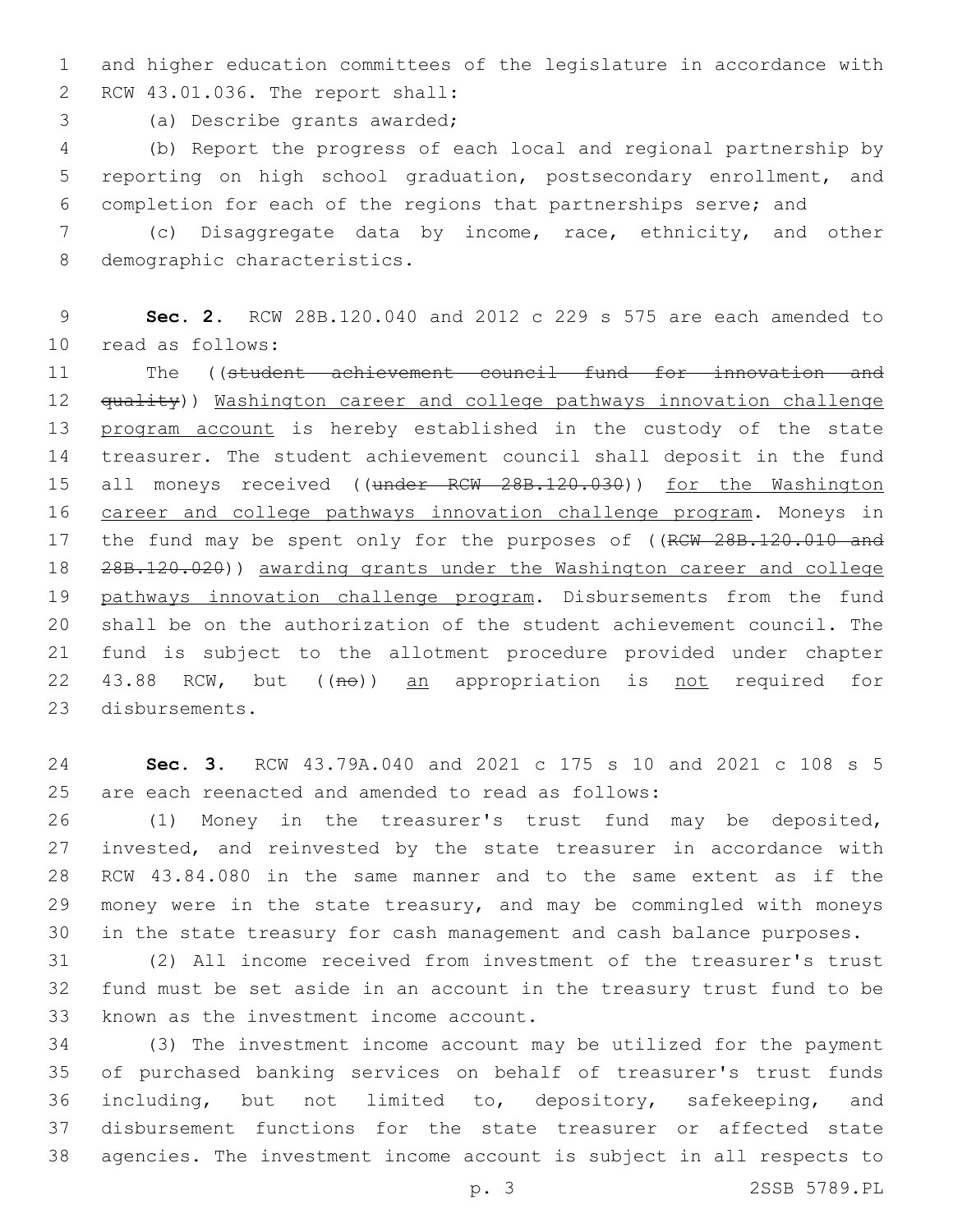chapter 43.88 RCW, but no appropriation is required for payments to financial institutions. Payments must occur prior to distribution of earnings set forth in subsection (4) of this section.

 (4)(a) Monthly, the state treasurer must distribute the earnings credited to the investment income account to the state general fund 6 except under (b), (c), and (d) of this subsection.

 (b) The following accounts and funds must receive their proportionate share of earnings based upon each account's or fund's average daily balance for the period: The 24/7 sobriety account, the Washington promise scholarship account, the Gina Grant Bull memorial legislative page scholarship account, the Rosa Franklin legislative 12 internship program scholarship (( $\{a$ ccount)) account, the Washington advanced college tuition payment program account, the Washington college savings program account, the accessible communities account, the Washington achieving a better life experience program account, the Washington career and college pathways innovation challenge 17 program account, the community and technical college innovation account, the agricultural local fund, the American Indian scholarship endowment fund, the foster care scholarship endowment fund, the foster care endowed scholarship trust fund, the contract harvesting revolving account, the Washington state combined fund drive account, the commemorative works account, the county enhanced 911 excise tax account, the county road administration board emergency loan account, the toll collection account, the developmental disabilities endowment 25 trust fund, the energy account, the fair fund, the family and medical leave insurance account, the fish and wildlife federal lands revolving account, the natural resources federal lands revolving account, the food animal veterinarian conditional scholarship account, the forest health revolving account, the fruit and vegetable inspection account, the educator conditional scholarship account, the game farm alternative account, the GET ready for math and science scholarship account, the Washington global health technologies and product development account, the grain inspection revolving fund, the Washington history day account, the industrial insurance rainy day fund, the juvenile accountability incentive account, the law enforcement officers' and firefighters' plan 2 expense fund, the local tourism promotion account, the low-income home rehabilitation revolving loan program account, the multiagency permitting team account, the northeast Washington wolf-livestock management account, 40 the produce railcar pool account, the public use general aviation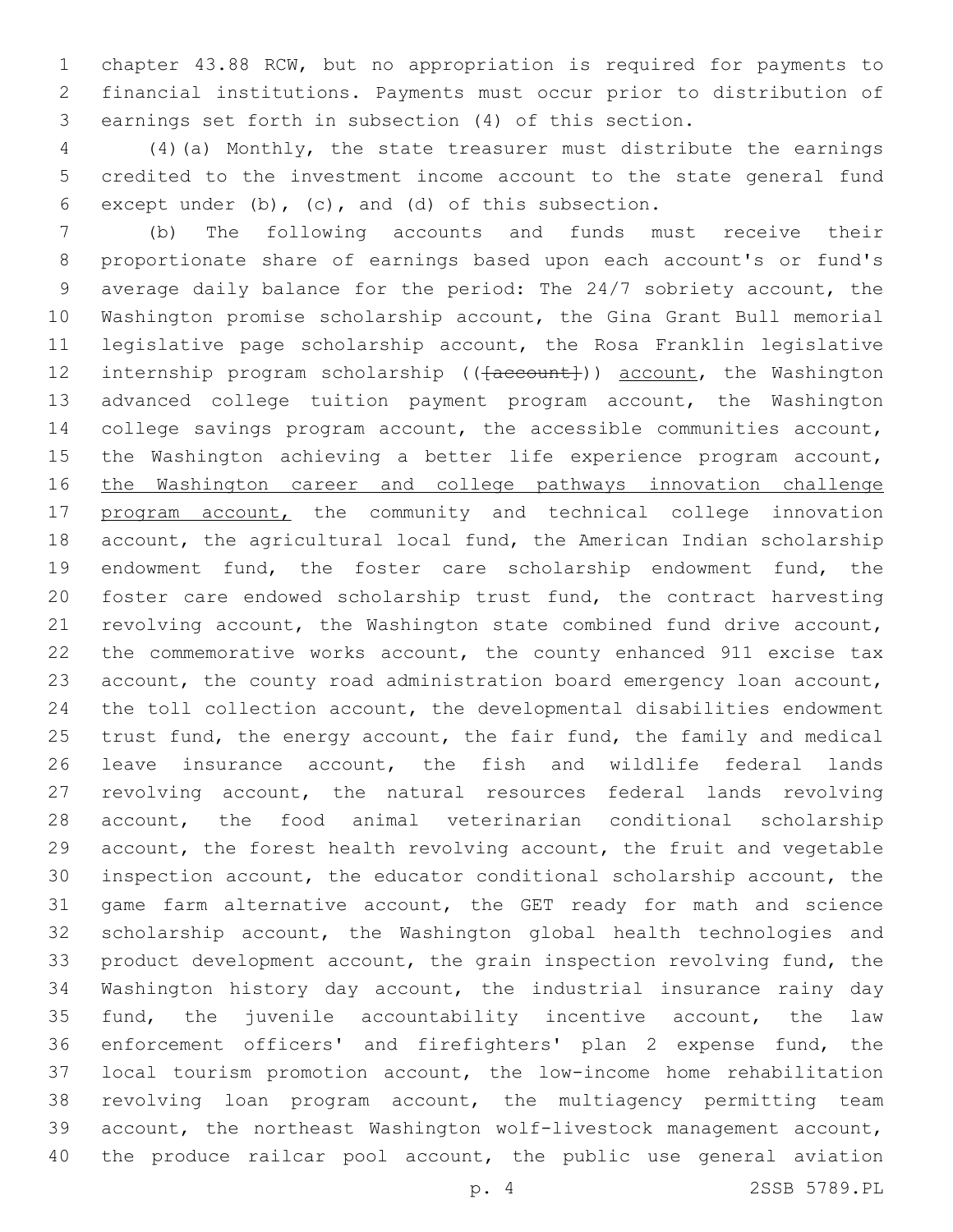airport loan revolving account, the regional transportation investment district account, the rural rehabilitation account, the Washington sexual assault kit account, the stadium and exhibition center account, the youth athletic facility account, the self- insurance revolving fund, the children's trust fund, the Washington horse racing commission Washington bred owners' bonus fund and breeder awards account, the Washington horse racing commission class C purse fund account, the individual development account program account, the Washington horse racing commission operating account, the life sciences discovery fund, the Washington state library- archives building account, the reduced cigarette ignition propensity 12 account, the center for deaf and hard of hearing youth account, the school for the blind account, the Millersylvania park trust fund, the public employees' and retirees' insurance reserve fund, the school employees' benefits board insurance reserve fund, the public employees' and retirees' insurance account, the school employees' insurance account, the long-term services and supports trust account, the radiation perpetual maintenance fund, the Indian health improvement reinvestment account, the department of licensing tuition recovery trust fund, the student achievement council tuition recovery trust fund, the tuition recovery trust fund, the industrial insurance premium refund account, the mobile home park relocation fund, the natural resources deposit fund, the Washington state health insurance pool account, the federal forest revolving account, and the library 25 operations account.

 (c) The following accounts and funds must receive eighty percent of their proportionate share of earnings based upon each account's or fund's average daily balance for the period: The advance right-of-way revolving fund, the advanced environmental mitigation revolving account, the federal narcotics asset forfeitures account, the high occupancy vehicle account, the local rail service assistance account, and the miscellaneous transportation programs account.

 (d) Any state agency that has independent authority over accounts or funds not statutorily required to be held in the custody of the state treasurer that deposits funds into a fund or account in the custody of the state treasurer pursuant to an agreement with the office of the state treasurer shall receive its proportionate share of earnings based upon each account's or fund's average daily balance 39 for the period.